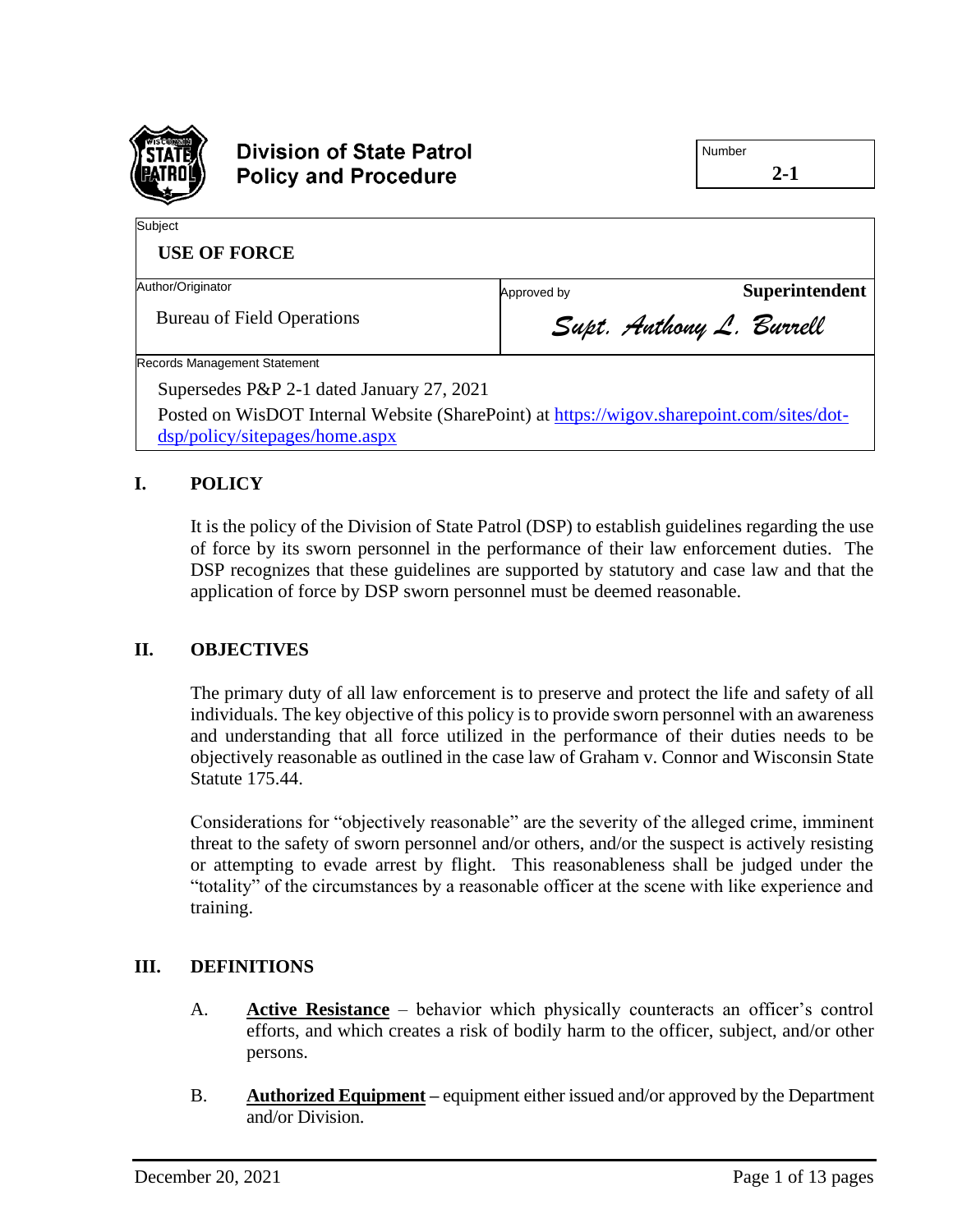- C. **Bodily Harm** physical pain or injury; illness or any impairment of physical condition  $[s. 939.22(4)].$
- **D. Choke Hold** has the meaning found in s.  $66.0511(1)(a)$ , Wis. Stats., which reads: "...means the intentional and prolonged application of force to the throat, windpipe, or carotid arteries that prevents or hinders breathing or blood flow, reduces the intake of air, or reduces blood flow to the head." (NOTE: This definition includes techniques referred to as a Lateral Vascular Neck Restraint or LVNR).
- E. **Conducted Energy Weapon (CEW)** a weapon which is designed to use propelled wires or direct contact to conduct energy to affect the sensory and/or motor functions of the nervous system.
- F. **Contact Officer Override** is also a concept of shared responsibility. It means that cover officers have the proactive responsibility to intervene in a situation if the contact officer behaves inappropriately or is otherwise not handling the situation effectively.
- G. **Dangerous Crime** any crime under the laws of the United States or any state which involves the use of force causing or creating a substantial risk of death or great bodily harm to another or a threat, expressed or implied, which places a person in fear of death or great bodily harm to himself, herself, or another.

Dangerous crimes include, but are not limited to:

- 1. Homicide under 940.01, 940.02, and 940.05
- 2. Murder under 940.03
- 3. Arson under 943.02
- 4. Mayhem under 940.21
- 5. Burglary under 943.10
- 6. Battery; substantial battery; aggravated battery under 940.19
- 7. Sexual assault under 940.225
- 8. Kidnapping under 940.31
- 9. Threats to injure or accuse of crime under 943.30
- 10. Robbery under 943.32
- H. **Dangerous Weapon** any firearm, whether loaded or unloaded; any device designed as a weapon and capable of producing death or great bodily harm; any ligature or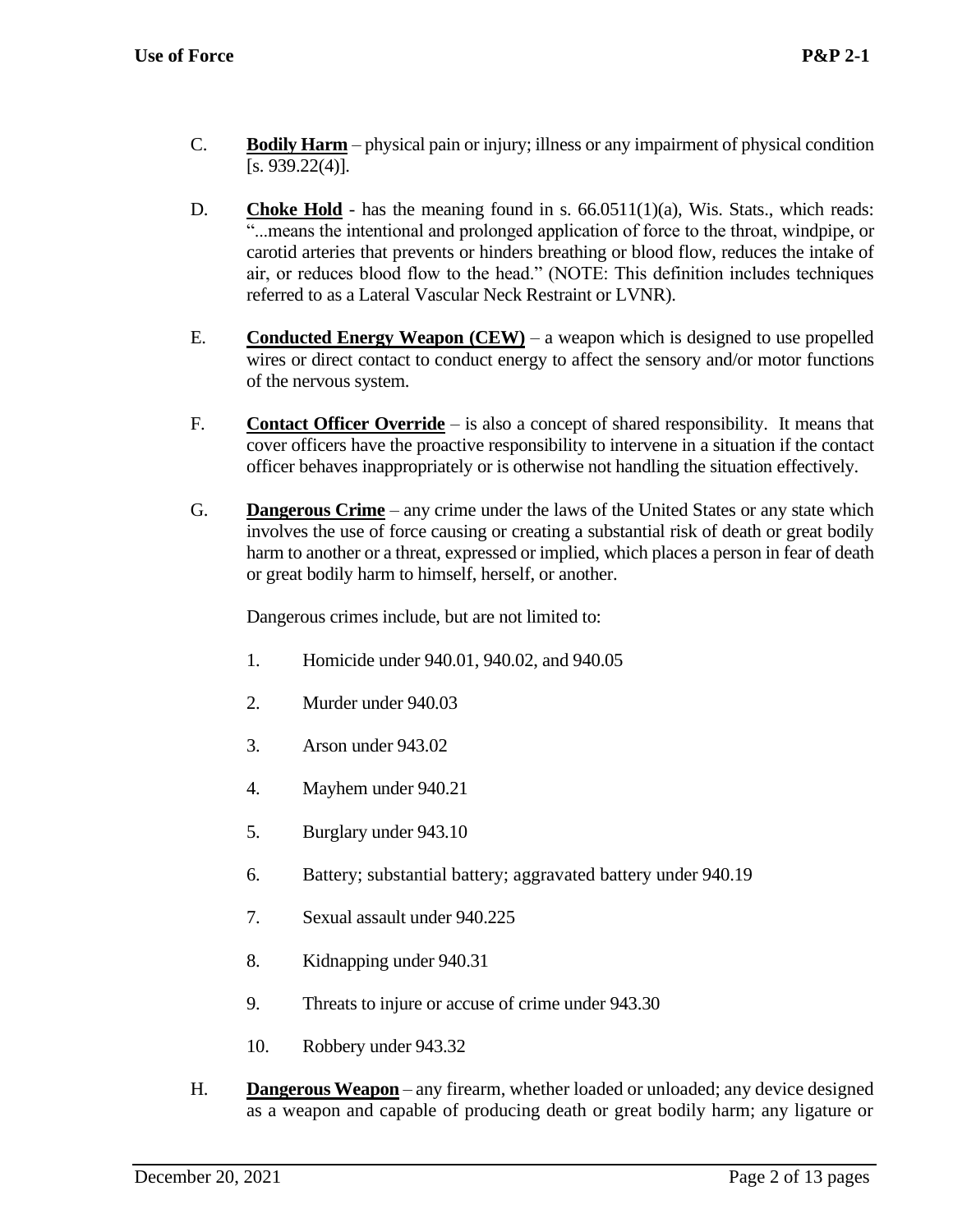other instrumentality used on the throat, neck, nose, or mouth of another person to impede, partially or completely, breathing or circulation of blood; any electric weapon, as defined in s. 941.295 (4); or any other device or instrumentality which, in the manner it is used or intended to be used, is calculated or likely to produce death or great bodily harm.

- I. **Deadly Force** the intentional use of a firearm or other instrument that creates a high probability of death or great bodily harm.
- J. **Deadly Force Justification** behavior which justifies your use of deadly force is that which has caused or imminently threatens to cause death or great bodily harm to you or another person or persons.
- K. **De-escalation** an officer's use of time, distance, and relative positioning in combining with Professional Communication Skills to attempt to stabilize a situation and reduce the immediacy of threat posed by an individual.
- L. **Electronic Control Device** instrument in which a safe amount of electricity is used to affect the sensory and/or nervous system of the body.
- M. **Employee** as used in this policy, is intended to apply to sworn personnel falling within the statutory definition of peace officer [s. 939.22(22)].
- N. **Felony** a crime punishable by imprisonment in the Wisconsin state prisons is a felony. Every other crime is a misdemeanor [s. 939.60].
- O. **Force** the intentional application of physical force other than deadly force.
- P. **Great Bodily Harm** bodily injury which creates a substantial risk of death, or which causes serious permanent disfigurement, or which causes a permanent or protracted loss or impairment of the function of any bodily member or organ or other serious bodily injury [s. 939.22(14)].
- Q. **High Risk Vehicle Contact** a vehicle contact in which the officers' perception of danger is very high. Typically, these contacts involve multiple officers utilizing hand and/or long guns, ordering of vehicle occupants out one at a time, etc.
- R. **Impact Weapon** all objects and instruments that are used, or are designed to be used, to apply force to another person by coming into physical contact with that person. Impact weapons include, but are not limited to, the expandable baton, riot baton and less lethal impact munitions.
- S. **Less Lethal Force** the intentional application of force for the purpose of encouraging compliance, overcoming resistance or its threat, or preventing serious injury without posing significant potential of causing death.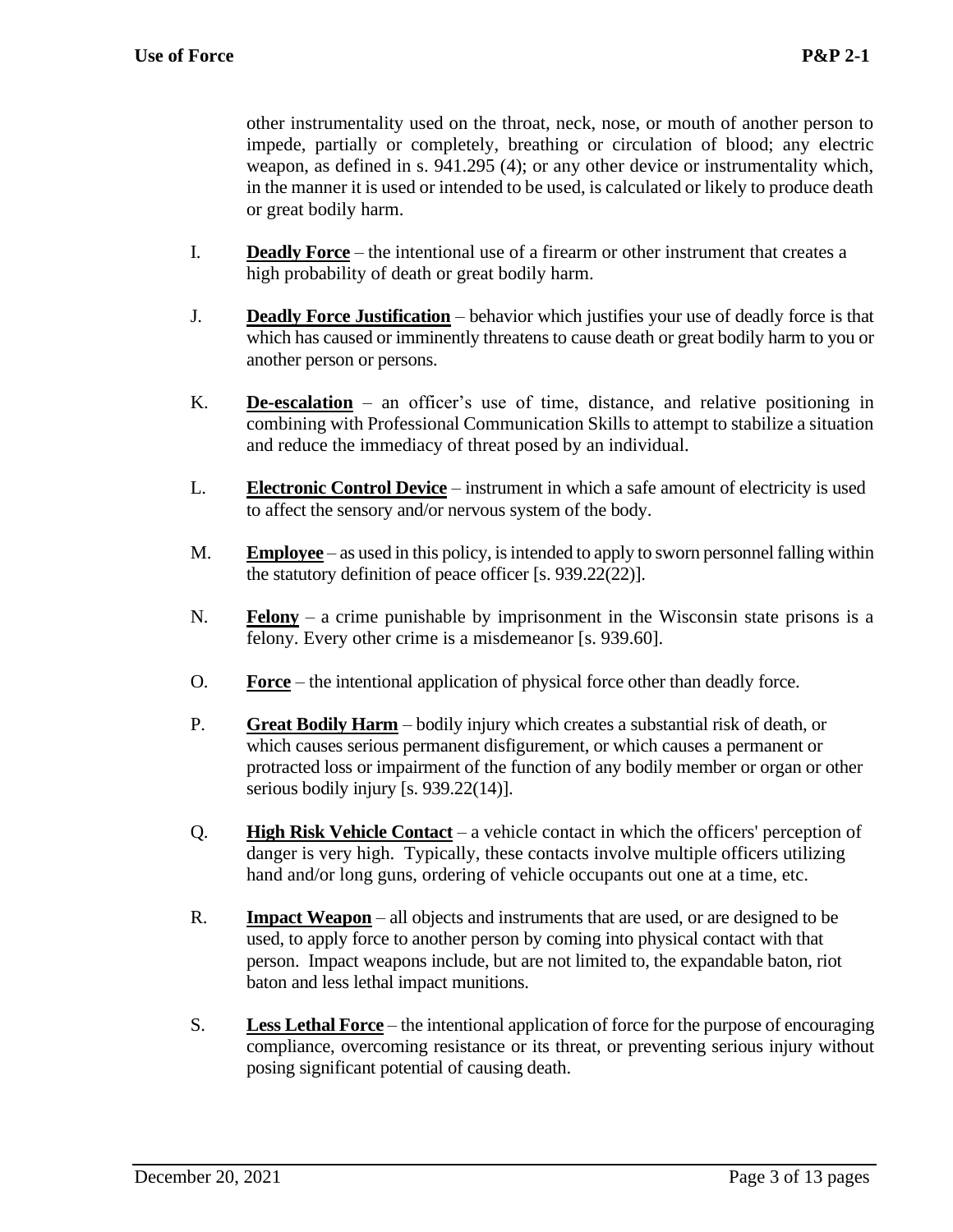- T. **Less Lethal Impact Munitions** refers to munitions, flexible or non-flexible, that can be fired, launched, or otherwise propelled, which are intended to impede/subdue a subject with a reduced potential for causing death or serious physical injury. Examples of less lethal impact munitions include, drag stabilized beanbags, stabilized rubber rounds and other Division approved items.
- U. **Less Lethal Impact Munitions Weapon** a dedicated weapon that is readily recognized as being different than the standard issued weapon, which will be used for deploying less lethal impact munitions.
- V. **Objectively Reasonable** the standard by which many actions of a police officer are judged: Would your actions be judged appropriate by a reasonable officer based on the totality of circumstances and the information known to you at that time?
- W. **Oleoresin Capsicum (O.C.)** refers to a less-than-lethal product derived from the extract of the capsicum pepper plant, which causes inflammation over areas of contact (the face, eyes, nose, and mouth). Used as a control alternative against resistive or combative subjects, or aggressive animals.
- X. **Peace Officer** any person vested by law with a duty to maintain public order or to make arrests for crime, whether that duty extends to all crimes or is limited to specific crimes. "Peace officer" includes a commission warden [s. 939.22(22)].
- Y. **Preclusion** the officer reasonably believes all other options have been exhausted or would be ineffective.
- Z. **Pursuit Intervention Technique (PIT)** the pursuit intervention technique, known as PIT, is a controlled contact between the patrol unit and the pursued vehicle normally done at speeds of 35 miles per hour or less, low speeds which are intended to cause the operator of a pursued vehicle to lose control and the vehicle become disabled. PIT is a form of ramming, and if utilized, should be identified as such. The PIT maneuver at speeds in excess of 35 miles per hour is considered deadly force and its use shall follow the protocol under sub-G. of this section.
- AA. **Ramming –** ramming or forcing a fleeing vehicle off the highway is generally prohibited and may be considered only in extreme circumstances and only when all other reasonable methods of stopping the vehicle have been attempted.
- AB. **Reasonably Believes** the actor believes that a certain fact situation exists and such belief under the circumstances is reasonable even though erroneous [s. 939.22(32)].
- AC. **TASER** a CEW which is software upgradable and manufactured by TASER International, Inc. By definition, the weapon is identified as an ECD within the Intervention Options of the Disturbance Resolution Model. Used as a control alternative against resistive or combative subjects or aggressive animals.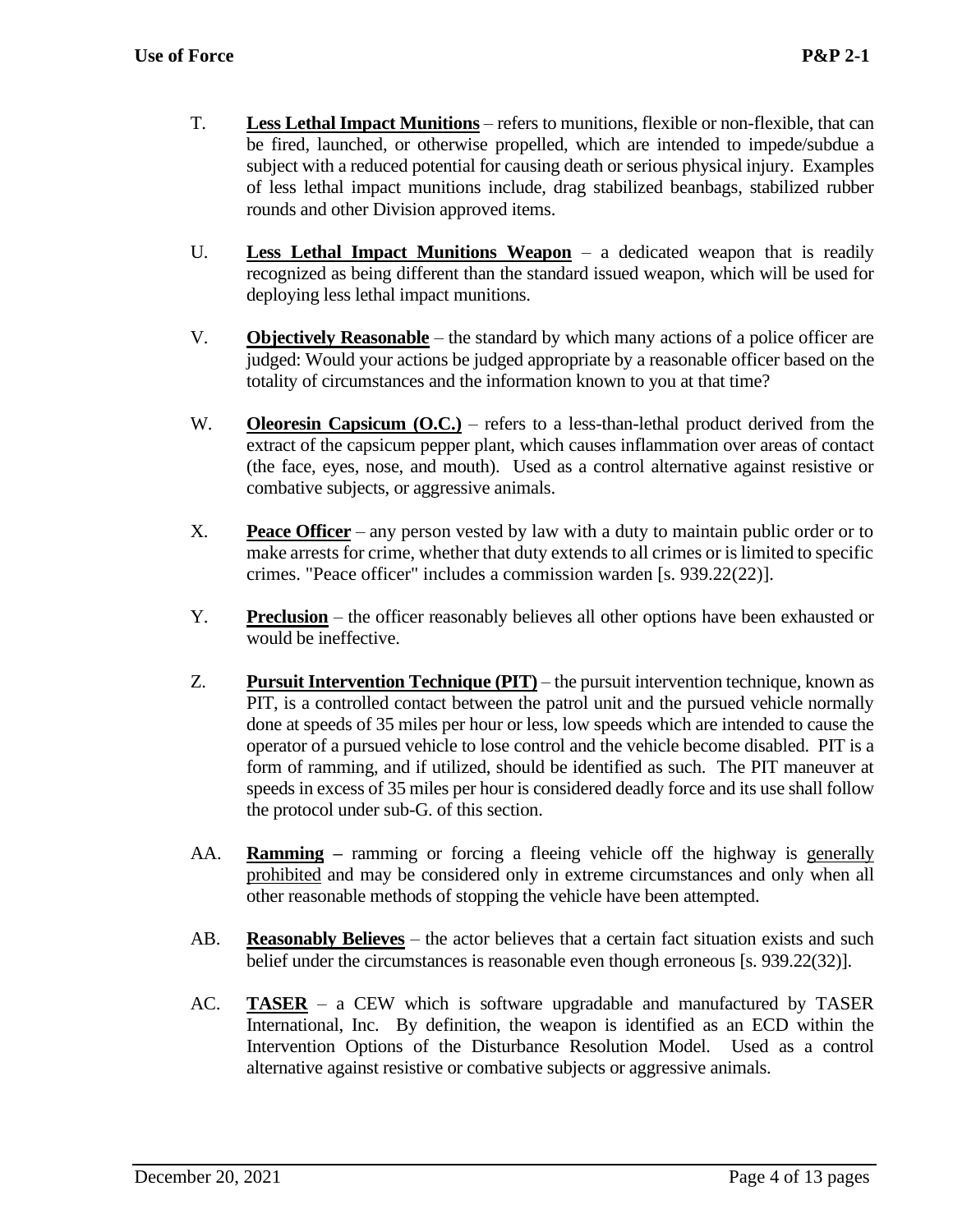- AD. **Tire Deflation Device (TDD)** a tool designed to stop a vehicle by deflating pneumatic tires.
- AE. **Unified Tactical Skills (UTS)** incorporation of the Defensive and Arrest Tactics (DAAT), Firearms, Emergency Vehicle Operations and Control, Vehicle Contacts, Professional Communication Skills, and tactical response guidelines that have been adopted by the Law Enforcement Standards Board (LESB). The guidelines, established in part through the Disturbance Resolution Model, incorporate approach considerations, the intervention options detailing mode and purpose from presence, up to and including deadly force, and follow-through considerations.

## **IV. GENERAL PROVISIONS**

- A. Sworn employees are authorized to utilize reasonable force to accomplish legitimate lawful enforcement objectives (i.e., achieve and maintain control of resistive subjects, detain persons reasonably suspected of criminal behavior, make lawful arrests, defend themselves or others and prevent escape). Reasonableness is based on the parameters outlined in Sub II. of this policy (Objectives). In order to maintain uniformity with training and the Law Enforcement Standards Board, the Division of State Patrol adopts the guidelines of the Disturbance Resolution Model (see Attachment 1). Section 939.45 (privilege) enumerates the conditions under which a Wisconsin Law enforcement officer may use force.
	- 1. When the actor's conduct occurs under circumstances of coercion or necessity so as to be privileged under s.939.46 or 939.47; or [s. 939.45(1)]
	- 2. When the actor's conduct is in defense of persons or property under any of the circumstances described in s. 939.48 or 939.49; or [s. 939.45(2)]
	- 3. When the actor's conduct is in good faith and is an apparently authorized and reasonable fulfillment of any duties of a public office; or [s. 939.45(3)]
	- 4. When the actor's conduct is a reasonable accomplishment of a lawful arrest; or [s. 939.45(4)]
	- 5. When for any other reason the actor's conduct is privileged by the statutory or common law of this state [s. 939.45(6)]
- B. Five fundamental principles used to determine if force is objectively reasonable (as articulated in Graham v. Connor):
	- 1. The purpose for use of force is to gain control in pursuit of a legitimate law enforcement objective. If verbalization is effective in gaining control, it is always preferable to physical force.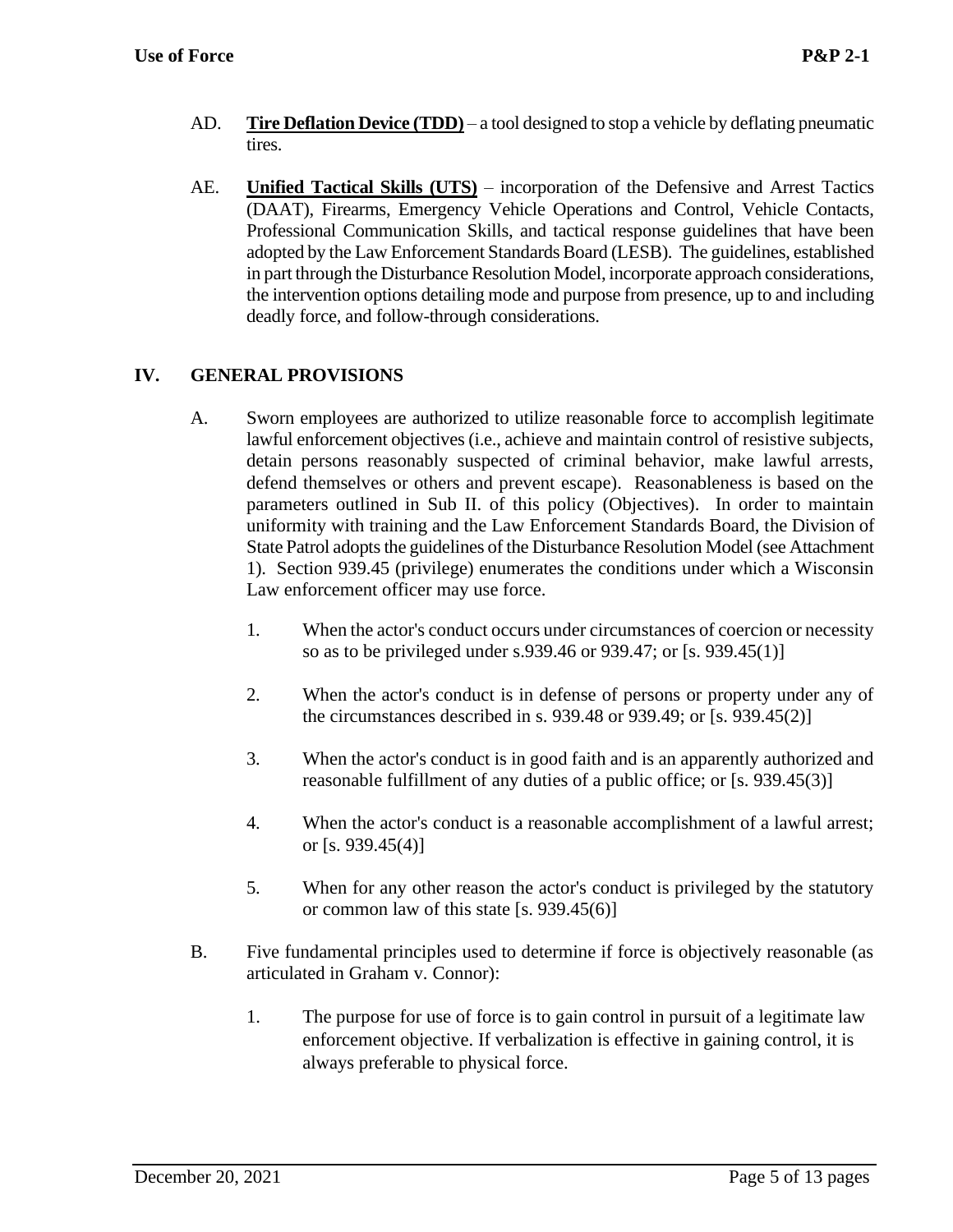- 2. Employees may initially use the level and degree of force that is reasonably necessary to achieve control. Employees need not escalate step-by-step through the Intervention Options.
- 3. At any time, if the level of force the employee is using is not effective to gain control, they may disengage and/or escalate to a higher level of force. This involves transitioning to a different level of force or different tactics based on the totality of circumstances.
- 4. Once employees have gained control of a subject, they must de-escalate the level of force to that needed to maintain control.
- 5. Employees must always safely maintain a position of advantage.
- C. Justification Limited to Facts Known to Employee Justification for the use of force or deadly force must be limited to what reasonably appears to be the facts known or perceived by the employee at the time the employee decides to act. Facts unknown to the employee, no matter how compelling, cannot be considered in later determining whether the force used was justified or unjustified.
- D. Employee Identification Whenever feasible, employees shall identify themselves and make known the purpose of the arrest unless the employee reasonably believes that his/her identity and purpose are otherwise known by or cannot reasonably be made known to the person to be arrested. This is particularly important when the officer is dressed in civilian attire.

## E. Use of Handcuffs

- 1. Employees of the Division of State Patrol shall handcuff all persons arrested for a felony. Whenever a person is arrested for a misdemeanor, a violation of a traffic regulation or other offense, the decision to handcuff is the officers. Generally, if the person arrested is to be transported in a patrol vehicle, the arrested person should be handcuffed behind the back for the safety of the employee. When available, patrol vehicles equipped with cages should be used to transport prisoners. Whenever handcuffs are used, they shall be checked for fit and double-locked. All prisoners being transported in Division of State Patrol vehicles shall be searched prior to transportation.
- 2. Physical force shall not be used against individuals in restraints, except as objectively reasonable to prevent their escape or prevent imminent bodily injury to the individual, the employee, or another person. In these situations, only the minimal amount of force necessary to control the situation shall be used.
- F. Use of Oleoresin Capsicum (O.C.) The use of O.C. will fall under control alternatives in the intervention options of the Disturbance Resolution Model, *"to overcome active resistance or its threat."*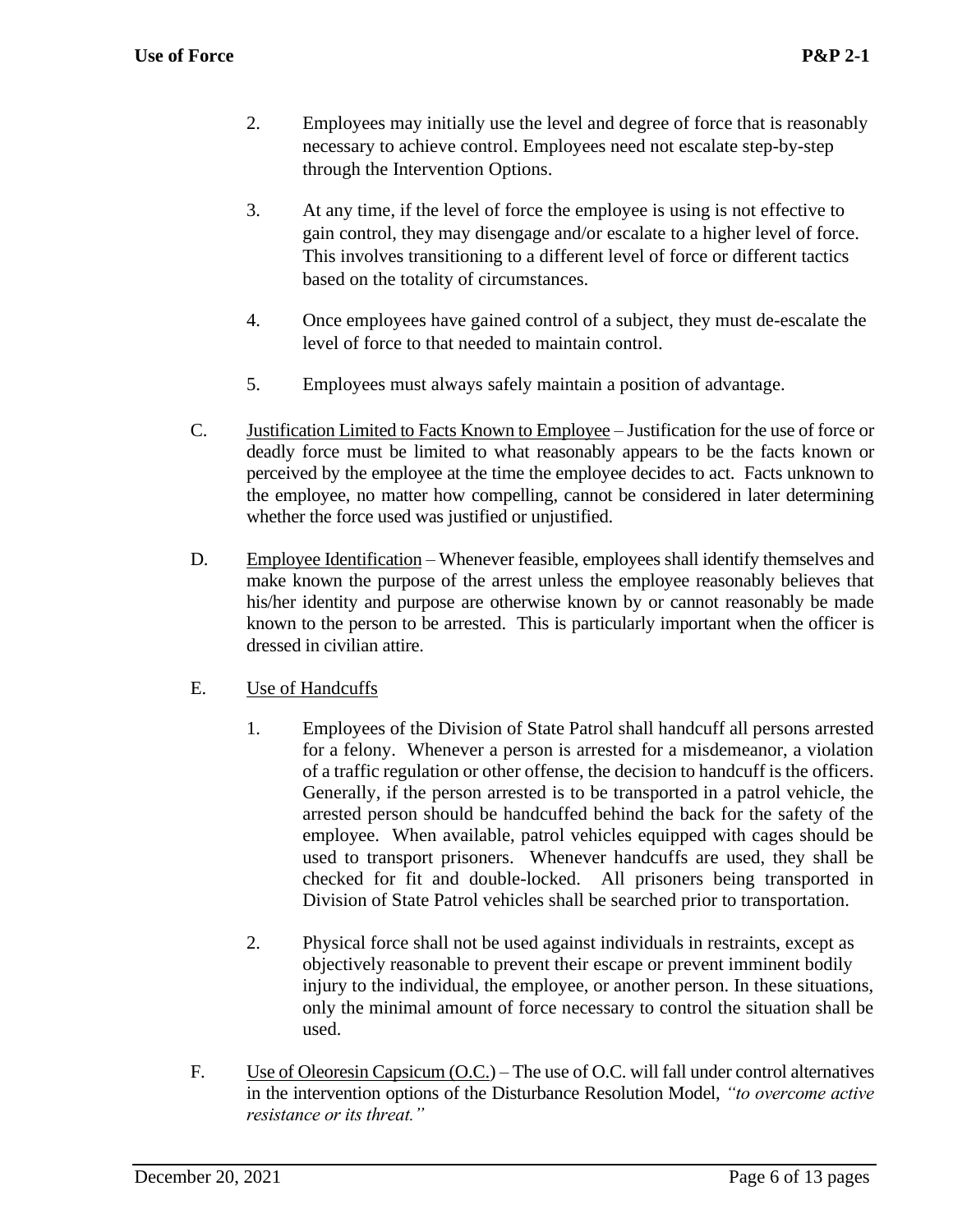- G. Prohibited Weapons Employees are prohibited from carrying on their person or in a Division vehicle, any unauthorized guns, knives, chemical agents, ammunition, or any other instruments which are designed to be used as defensive or offensive weapons, except those confiscated by the employee and being transported as evidence or for storage.
	- 1. Examples of prohibited weapons include, but are not limited to:
		- a. black jacks
		- b. slingshots
		- c. slapsticks
		- d. saps
		- e. sap gloves
		- f. electric shocking devices (excluding Conducted Energy Weapons (CEW's) purchased and/or issued by the Department/Division)
		- g. brass knuckles
		- h. hand-held MACE or similar chemical agents (other than issued O.C.)
		- i. knives (other than a folding knife carried out of the public view)
		- j batons only batons issued by the Division will be carried
- H. Choke Holds –These techniques are prohibited unless deadly force is justified.
- I. Lateral Vascular Neck Restraint Given the inherently dangerous nature of the Vascular Neck Restraint, this technique is prohibited unless deadly force is justified.

#### **V. DE-ESCALATION**

A. De-escalation is a concept that involves an officer's use of time, distance and relative positioning in combination with Professional Communication Skills to attempt to stabilize a situation and reduce the immediacy of threat posed by an individual. The merging of Professional Communication Skills such as Crisis Intervention, and sound tactical positioning can be instrumental in generating the needed time, options, and resources to gain willful cooperation and ensure everyone's safety. De-escalation may not be a viable option in every situation as there are many factors that influence its applicability. An officer must have the position of advantage to apply the concept of de-escalation. Although the profession of law enforcement officer has a great deal of inherent risks, officers are not required to take unnecessary risks in order apply this concept as their risks need to be strategic, deliberate, and consistent with other principles covered in DAAT.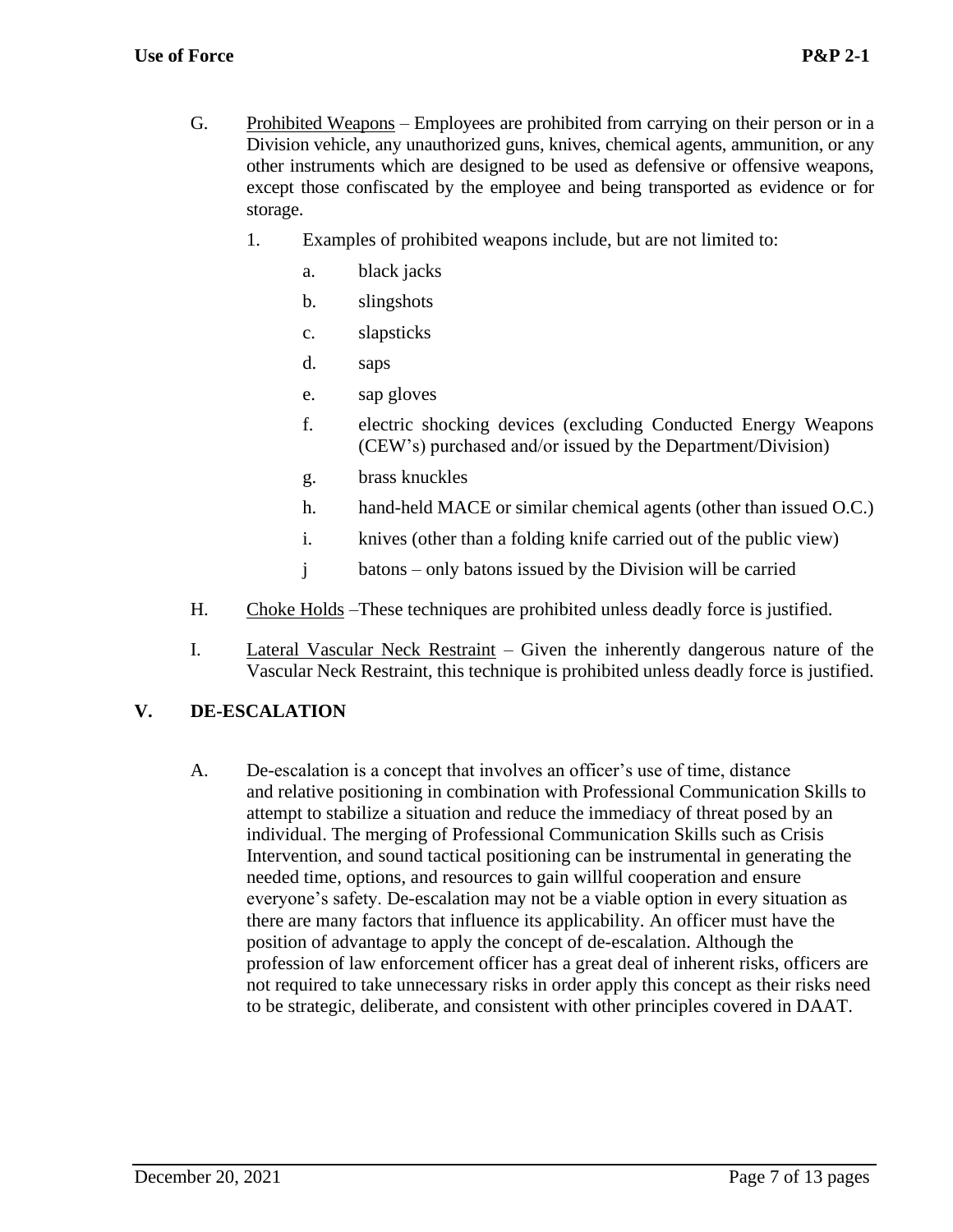## **VI. USE OF LESS LETHAL FORCE**

Sworn employees are authorized to utilize less lethal force to accomplish legitimate lawful enforcement objectives (i.e., achieve and maintain control of resistive subjects, detain persons reasonably suspected of criminal behavior, make lawful arrests, defend themselves or others and prevent escape). Reasonableness is based on the parameters outlined in Sub II. of this policy (Objectives). In order to maintain uniformity with training and the Law Enforcement Standards Board, the Division of State Patrol adopts the guidelines of the Disturbance Resolution Model (see Attachment 1).

- A. Only Division issued oleoresin capsicum (O.C.) shall be carried by the employee while on duty. The use of O.C. will fall under control alternatives in the intervention options of the Disturbance Resolution Model (see Attachment 1), *"to overcome active resistance or its threat."*
- B. Only Division issued Conducted Energy Weapons (CEW's) shall be carried by the employee while on duty. The use of the CEW will fall under control alternatives in the intervention options of the Disturbance Resolution Model (see Attachment 1), *"to overcome active resistance or its threat."*
- C. Only Division issued baton(s) may be carried by the employee while on duty.
	- 1. The use of the baton will fall under protective alternatives in the intervention options of the Disturbance Resolution Model (see Attachment 1), *"to overcome continued resistance, assaultive behavior, or their threats."*
	- 2. Employees will be trained in the use of the baton through the Tactical Skills training area of Defensive and Arrest Tactics (DAAT).
- D. Less lethal impact munitions are intended to impede/subdue a subject when other methods are impractical or would present a serious threat to the life of the subject, officers, or other citizens. The Division has incorporated the use of less lethal impact munitions to de-escalate potentially violent confrontations. The use of these munitions may be called for in situations including, but not limited to, combative/violent subjects, armed, and non-compliant subjects.
	- 1. In order to minimize the potential for causing death or serious physical injury, the use of less lethal munitions shall be in accordance with Division approved training and Policy and Procedure.
	- 2. Only personnel who have received Division approved training in less lethal impact munitions will be assigned and authorized to use them during actual operations.
	- 3. Less lethal impact munitions may be utilized by trained employees during situations where training and experience indicate that other controls would be less effective, or prove dangerous, and viewed as reasonable under the protective alternatives within the Disturbance Resolution Model (see Attachment 1).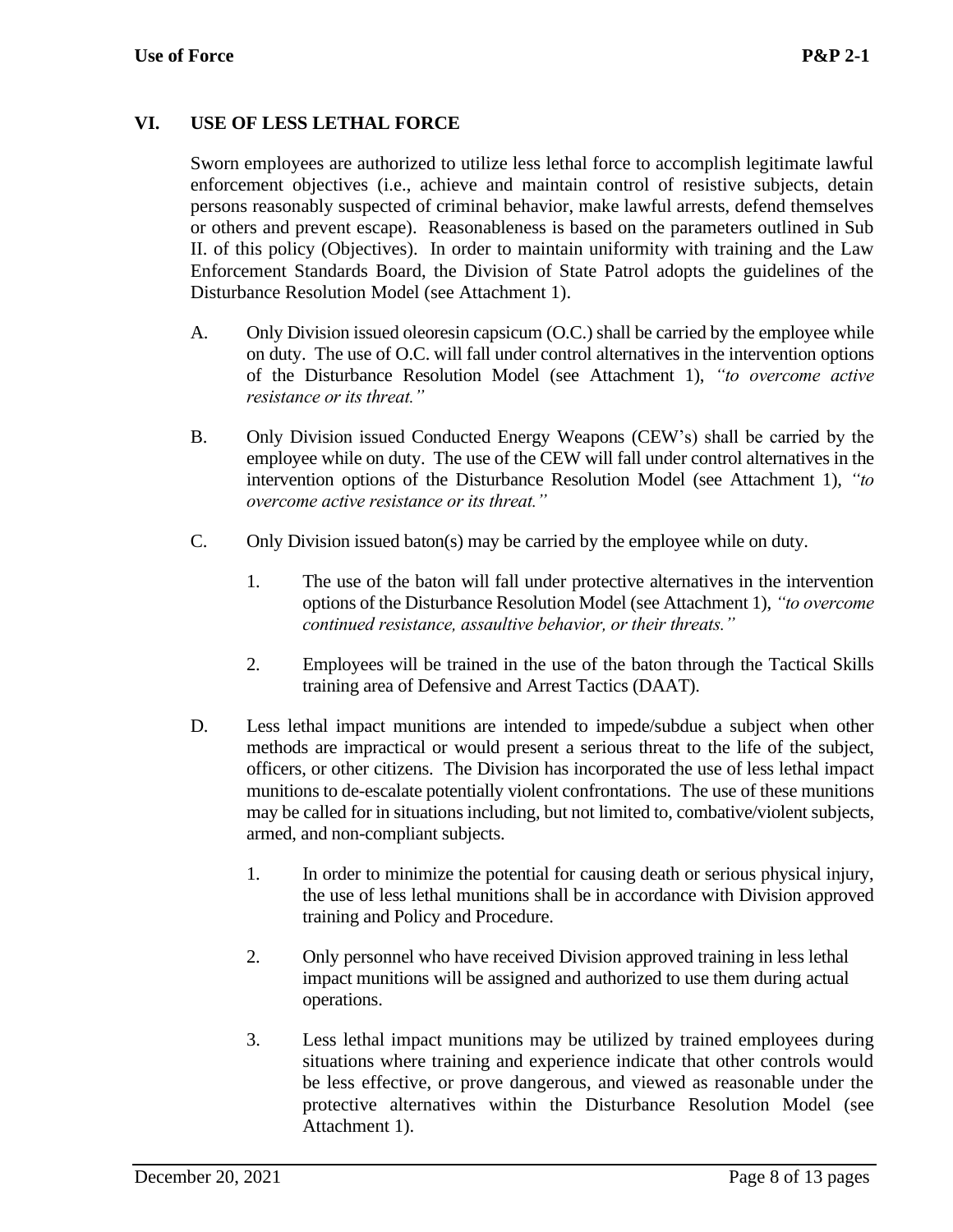## **VII. USE OF DEADLY FORCE**

- A. An employee may use deadly force only as a last resort when the law enforcement officer reasonably believes that all other options have been exhausted or would be ineffective. A law enforcement officer may use deadly force only to stop behavior that has caused or imminently threatens to cause death or great bodily harm to the employee or another person. If both practicable and feasible, an employee shall give a verbal warning before using deadly force. (s.175.44(2)(c))
- B. Employees have a legal duty to intervene to stop or prevent another law enforcement officer from use of force not complying with s. 175.44 (2)(a) and (b) (covering use of force and use of deadly force) and it is safe to do so. s. 175.44 (4)(a)2. Reporting of intervention is required to be reported to an employee's direct supervisor as soon as practicable after the occurrence. Intentional failure to intervene or intentionally fails to report may be subject to fines or imprisonment.

#### **VIII. USE OF ISSUED OR AUTHORIZED FIREARMS**

- A. Minimizing the Risk of Death When a firearm is used, there is a realization that death could occur; however, the intent of a firearms use is to stop the threat, not kill. Target requirements are necessary in ensuring that there is no substantial risk of hitting an innocent bystander, with the understanding that target isolation may not always be met due to a greater danger.
- B. Drawing of Firearm Nothing in this policy and procedure shall prevent the employee from drawing the firearm (shotgun, rifle, or handgun, as appropriate) during an arrest or an investigation when the employee deems it necessary for his/her safety or the safety of another person. The trigger finger shall rest alongside of the receiver, outside of the trigger guard, until such time as the actual pulling of the trigger is authorized.
- C. Permissible Discharge of a Firearm Division employees may discharge their issued firearms under the following circumstances:
	- 1. In the performance of their duty, when confronted by a subject, or subjects, which exhibit behavior that has caused or imminently threatens to cause death or great bodily harm to the employee or another person or persons, and only after other reasonable options have been exhausted or would prove to be ineffective.
	- 2. Firing at or from a moving vehicle is generally prohibited and may be utilized only in rare and unusual circumstances and then only when in compliance with all other requirements of this policy.
	- 3. For the purpose of firearms training, sanctioned competitions, or animal euthanasia.
- D. Prohibited Conduct/Discharge: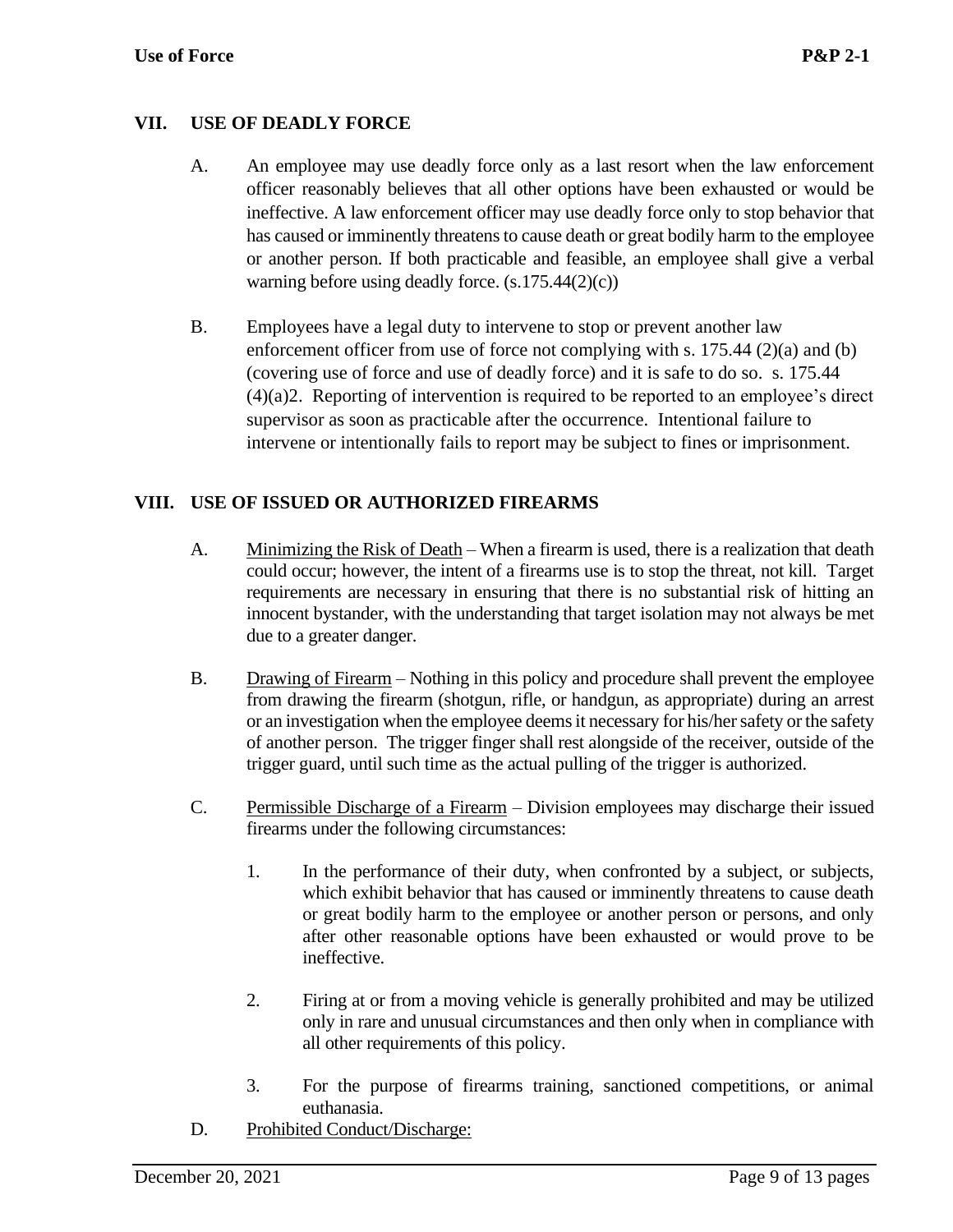- 1. Indiscriminate firing through doors, walls, or into the darkness at targets that are not clearly identified (this is not applicable when justification is present for target-specific fire as outlined in the Wisconsin Department of Justice Training and Standards Tactical Response Manual).
- 2. Indiscriminate firing in the direction of or over the heads of a crowd.
- 3. Warning shots, attention shots, or shots to summon aid are generally prohibited.
- E. Securing a Discharged Weapon:
	- 1. Any firearm discharged by an employee while on-duty or any authorized firearm discharged while off-duty, which results in injury or death to any person shall be secured immediately by a supervisor. The firearm shall be treated as evidence. This procedure applies in those situations where an investigating officer from another police agency does not take the weapon into custody.
	- 2. The weapon will be properly secured and shall be held until it is no longer required as evidence.
	- 3. In the case of an unwanted discharge of a Division authorized firearm while offduty, which does not result in injury or death, the employee shall report the discharge to the duty supervisor immediately. If the employee believes the unwanted discharge was due to a weapon malfunction, the weapon should be removed from service and another weapon provided.
	- 4. The procedure for handling unwanted off-duty discharges with a Division authorized firearm, not resulting in injury or death, shall be guided by P&P 11- 12.
- F. Surrendering Firearm An employee shall use every tactical tool at his or her disposal to avoid surrendering an issued or authorized weapon (except for the purpose of VIII. E. above).

## **IX. ROADBLOCKS, BLOCKADES, TDDs, AND RAMMING**

Roadblocks, PIT maneuver, blockades, tire deflation devices and ramming procedures may be utilized in an attempt to apprehend an evader or violator when all other reasonable means of apprehension have been exhausted or the continuation of the pursuit may result in significant injury to the public, the officer, or the suspect.

Amount of Force – Roadblocks, PIT maneuver, blockades, tire deflation devices, and ramming procedures must be executed in such a manner that they do not constitute the use of deadly force, unless deadly force is otherwise justified by the provisions of this policy.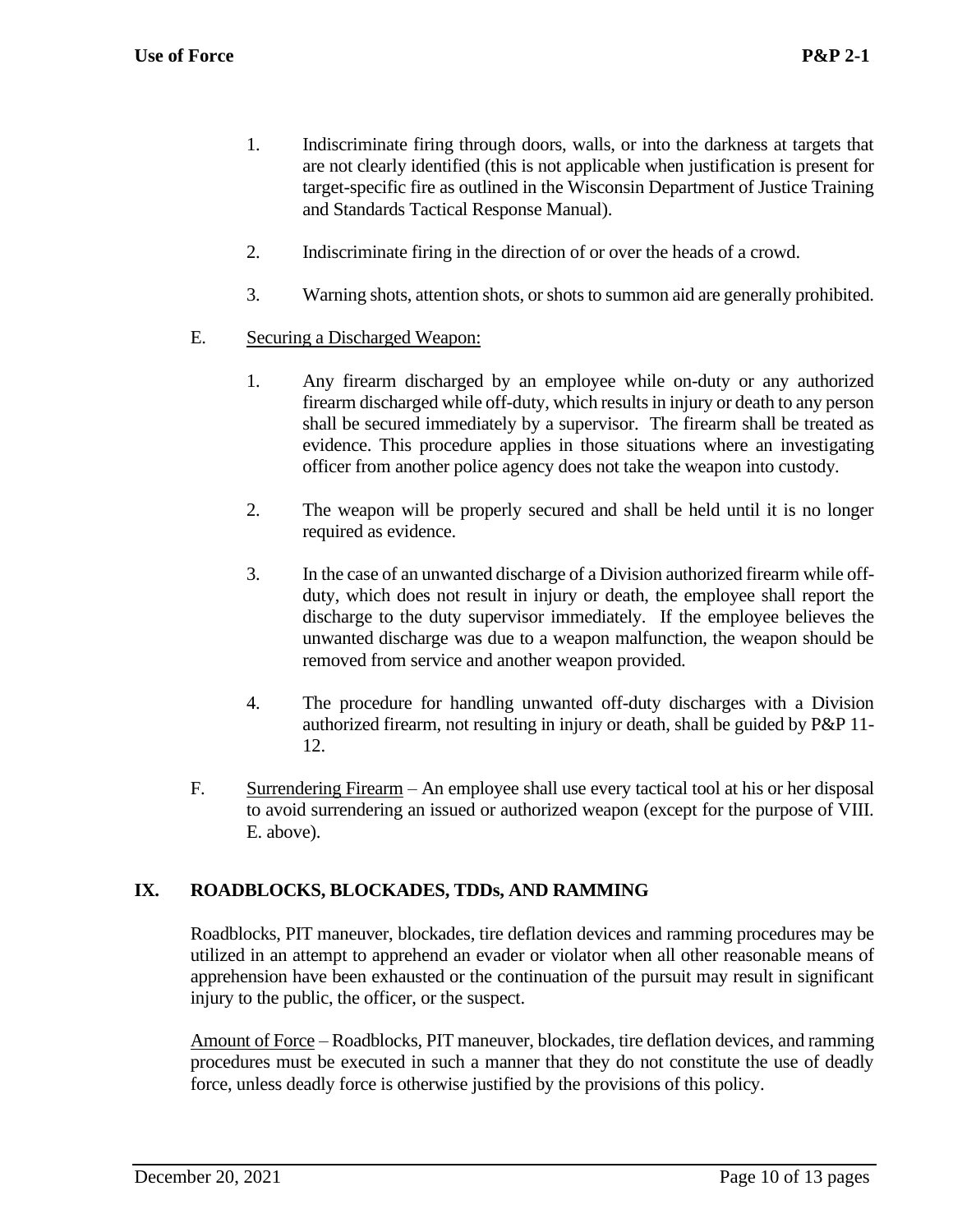#### **X. DUTY TO INTERCEDE AND REPORT**

- **A.** Any employee present and observing another law enforcement officer clearly using excessive or unreasonable force, or engaged in unlawful conduct, shall, without regard to chain of command, make reasonable efforts to intercede to prevent or stop the use of that excessive or unreasonable force.
- **B.** An employee who observes another law enforcement officer use force that is potentially beyond that which is objectively reasonable under the circumstances shall report those observations to a supervisor as soon as practicable. The employee shall document their observations and actions using the electronic Offense/Incident Report (eSP4500) and any applicable supplements.
- **C.** When observing or reporting force used by another law enforcement officer, an employee shall consider the totality of the circumstances and the possibility that other law enforcement officers may have additional information regarding the threat posed by the subject.
- **D.** Intentional failure to report another law enforcement officer's use of force not in compliance with these standards can subject the employee to fines or imprisonment under s. 175.44(4)(c)
- **E. Whistleblower protections**: No law enforcement officer may be discharged, disciplined, demoted, or denied promotion, transfer, or reassignment, or otherwise discriminated against in regard to employment, or threatened with any such treatment, because the law enforcement officer reported, or is believed to have reported, any noncompliant use of force; intervened to prevent or stop a noncompliant use of force; initiated, participated in, or testified in, or is believed to have initiated, participated in, or testified in, any action or proceeding regarding a noncompliant use of force; or provided any information, or is believed to have provided any information, about noncompliant use of force.

## **XI. POST INCIDENT REPORTING REQUIREMENTS**

- A. Whenever an employee uses or observes force at or above the level of "control alternatives," the employee shall immediately report the incident. As soon as practical, the employee shall submit a written report of the details to their supervisor using the electronic Offense/Incident Report (eSP4500) and any applicable supplements to include, at a minimum, the Subject Management Report in accordance with applicable reporting procedures and directives. This procedure includes any occasion when the employee uses force, which the employee claims was done in performance of his/her duties as an employee of the Division.
- B. The subject management report shall be completed utilizing the Division's electronic reporting system, linking all incident documents.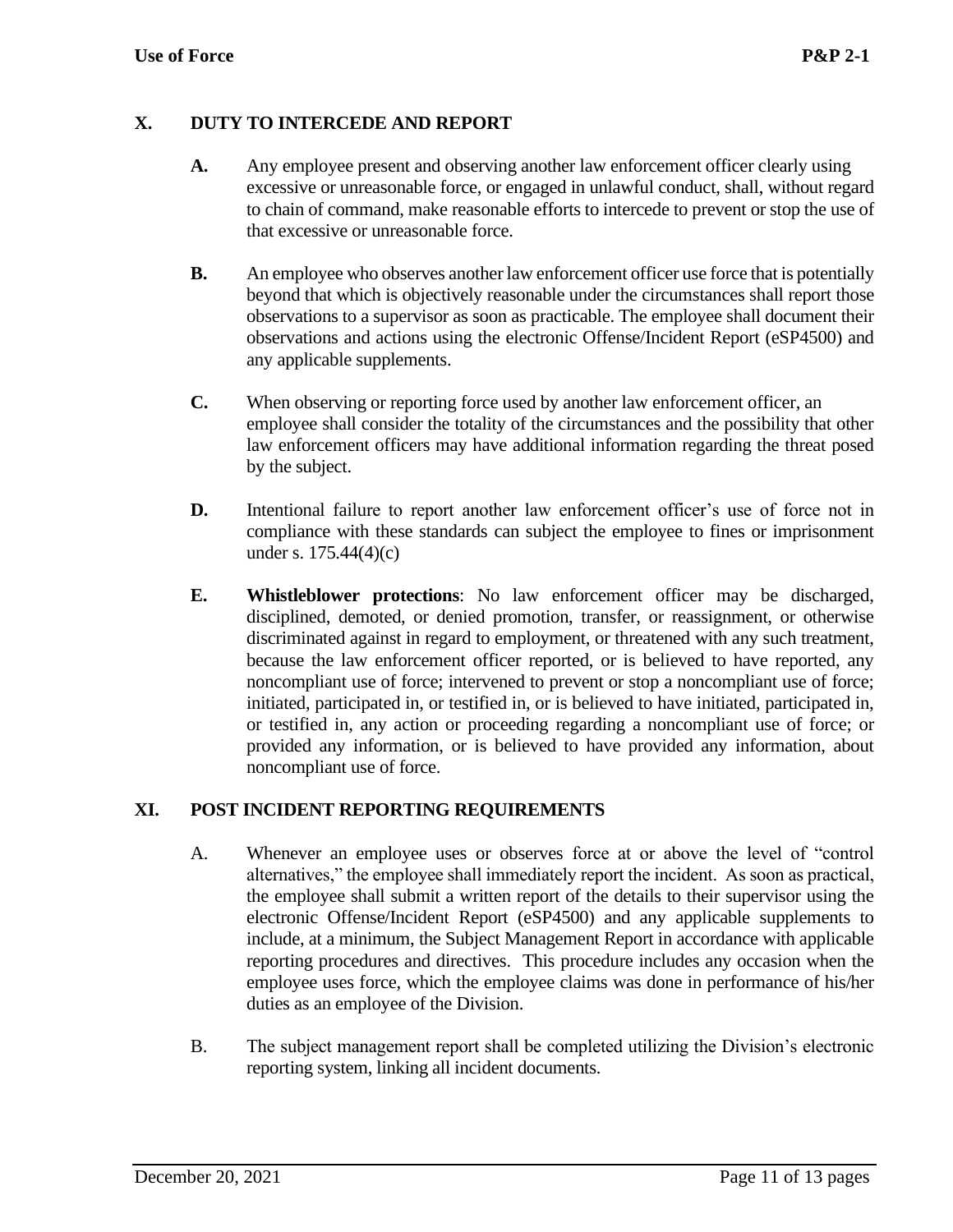- C. Electronic copies of all reports shall be forwarded to the DAAT Program Director at the Wisconsin State Patrol Academy within 30 days of the incident.
- D. The DAAT Program Director will complete the Law Enforcement Officers Killed or Assaulted monthly summary for the Wisconsin Office of Justice Assistance.

## **XII. REFERENCES**

eSP4500, Offense/Incident Report eSP4504, Subject Management Report DSP Policy & Procedure 2-5, Use of Electronic Control Devices DSP Policy & Procedure 2-8, Use of Chemical Agents and Munitions DSP Policy & Procedure 3-6, Roadblocks DSP Policy & Procedure 3-9, Pursuits LESB UTS Manuals (DAAT, Firearms, EVOC, Vehicle Contacts and PCS) Wis. Stats. Ch. 66.0511 Wis. Stats. Ch. 175.44 Wis. Stats. Ch. 939 Wis. Stats. Ch. 940 Wis. Stats. Ch. 941 Wis. Stats. Ch. 943 Wis. Stats. Ch. 961